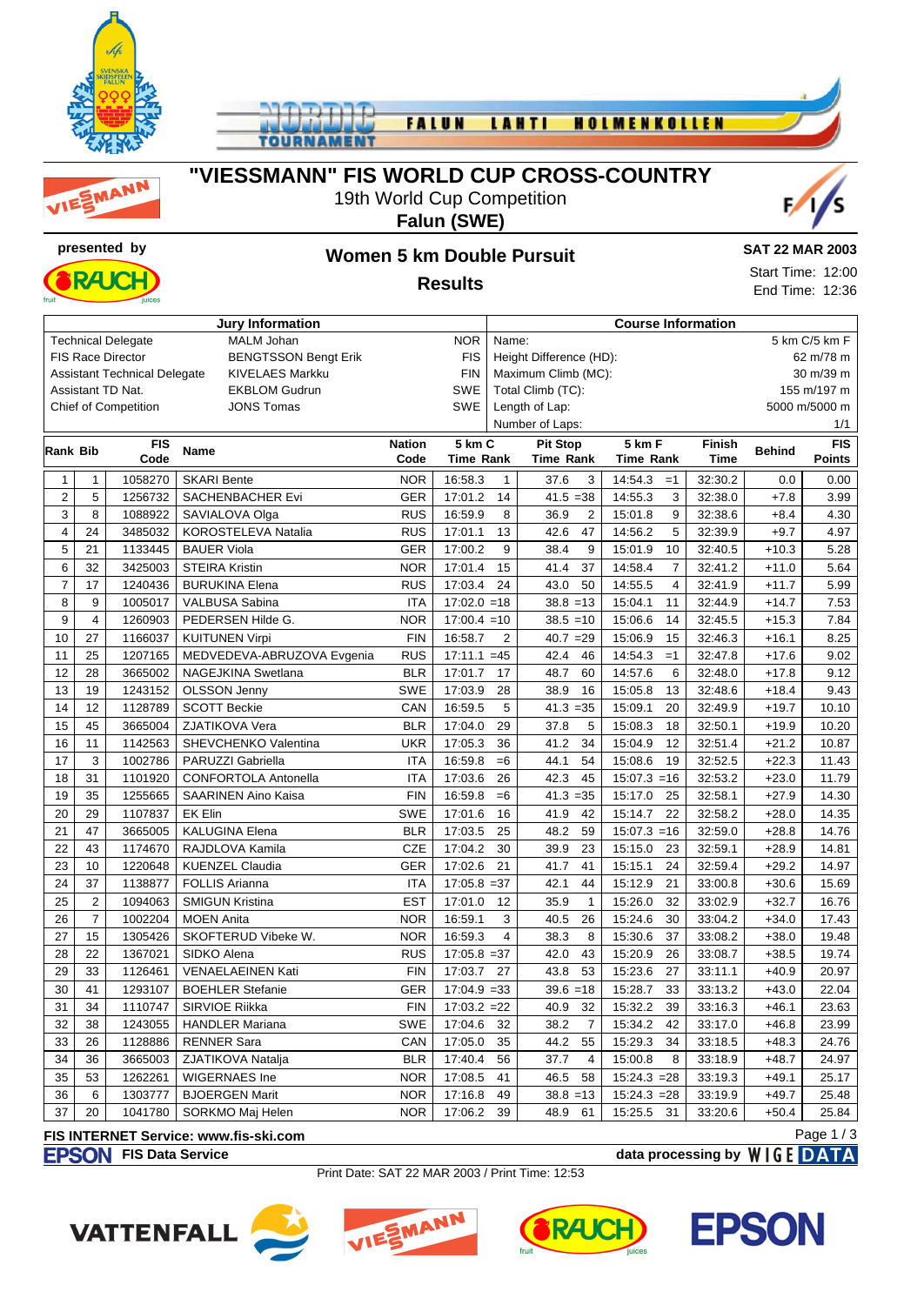





## **"VIESSMANN" FIS WORLD CUP CROSS-COUNTRY**

19th World Cup Competition **Falun (SWE)**





## **presented by Women 5 km Double Pursuit Results**

**SAT 22 MAR 2003**

Start Time: 12:00 End Time: 12:36

|    | <b>FIS</b><br>Rank Bib<br>Code |         | <b>Name</b>                 | <b>Nation</b><br>Code | 5 km C<br><b>Time Rank</b> | <b>Pit Stop</b><br><b>Time Rank</b> | 5 km F<br><b>Time Rank</b> | <b>Finish</b><br><b>Time</b> | <b>Behind</b> | <b>FIS</b><br><b>Points</b> |
|----|--------------------------------|---------|-----------------------------|-----------------------|----------------------------|-------------------------------------|----------------------------|------------------------------|---------------|-----------------------------|
| 38 | 42                             | 1205031 | <b>DOMEIJ Sofia</b>         | <b>SWE</b>            | 17:07.4<br>40              | $40.7 = 29$                         | 15:33.7<br>40              | 33:21.8                      | $+51.6$       | 26.45                       |
| 39 | 44                             | 1285929 | <b>STORTI Aurelie</b>       | <b>FRA</b>            | $17:10.5 = 43$             | $40.6 = 27$                         | 15:31.5<br>38              | 33:22.6                      | $+52.4$       | 26.86                       |
| 40 | 58                             | 1238108 | <b>SWIDEN Kina</b>          | <b>SWE</b>            | 17:12.0<br>48              | 41.6<br>40                          | 15:29.4<br>35              | 33:23.0                      | $+52.8$       | 27.07                       |
| 41 | 18                             | 1218611 | <b>VAELIMAA Kirsi</b>       | <b>FIN</b>            | $17:00.4 = 10$             | 46.3<br>57                          | 15:36.6<br>44              | 33:23.3                      | $+53.1$       | 27.22                       |
| 42 | 30                             | 1062053 | YOKOYAMA Sumiko             | <b>JPN</b>            | $17:02.0 = 18$             | 39.2<br>17                          | 15:43.0<br>$=48$           | 33:24.2                      | $+54.0$       | 27.68                       |
| 43 | 40                             | 1005502 | <b>PALUSELLI Cristina</b>   | <b>ITA</b>            | $17:10.5 = 43$             | 41.5<br>$= 38$                      | 15:34.0<br>41              | 33:26.0                      | $+55.8$       | 28.61                       |
| 44 | 48                             | 1296114 | <b>KELDER Christina</b>     | <b>ITA</b>            | 17:04.4<br>31              | 40.8<br>31                          | 15:42.1<br>47              | 33:27.3                      | $+57.1$       | 29.27                       |
| 45 | 56                             | 1213761 | <b>KLAUS</b> Isabel         | <b>GER</b>            | 17:11.1<br>$=45$           | 38.8<br>$=13$                       | 15:37.5<br>45              | 33:27.4                      | $+57.2$       | 29.33                       |
| 46 | 14                             | 1113754 | <b>HENKEL Manuela</b>       | <b>GER</b>            | $17:03.2 = 22$             | 38.6<br>12                          | 15:46.0<br>50              | 33:27.8                      | $+57.6$       | 29.53                       |
| 47 | 55                             | 1092123 | RESCHWAMM SCHULZE Anke      | <b>GER</b>            | 17:11.5<br>47              | 43.1<br>51                          | 15:34.3<br>43              | 33:28.9                      | $+58.7$       | 30.09                       |
| 48 | 60                             | 3505003 | <b>RYDQVIST Maria</b>       | <b>SWE</b>            | 17:30.2<br>53              | 38.5<br>$=10$                       | 15:43.0<br>$=48$           | 33:51.7                      | $+1:21.5$     | 41.79                       |
| 49 | 50                             | 3185000 | <b>RINTALA Mirva</b>        | <b>FIN</b>            | 17:10.2<br>42              | 42.7<br>48                          | 16:00.2<br>51              | 33:53.1                      | $+1:22.9$     | 42.50                       |
| 50 | 39                             | 1283116 | <b>ANDERSSON Lina</b>       | <b>SWE</b>            | 17:04.9<br>$=33$           | 20<br>39.7                          | 16:13.2<br>57              | 33:57.8                      | $+1:27.6$     | 44.91                       |
| 51 | 54                             | 1355478 | <b>NARUM</b> Ingrid         | <b>NOR</b>            | 17:19.5<br>51              | 41.0<br>33                          | 16:01.4<br>52              | 34:01.9                      | $+1:31.7$     | 47.02                       |
| 52 | 61                             | 1366730 | OLSSON Ida                  | <b>SWE</b>            | 17:55.9<br>61              | $40.2 = 24$                         | 15:30.4<br>36              | 34:06.5                      | $+1:36.3$     | 49.37                       |
| 53 | 49                             | 1242958 | <b>OHRSTIG Emelie</b>       | <b>SWE</b>            | 17:21.7<br>52              | $39.6 = 18$                         | 16:09.2<br>56              | 34:10.5                      | $+1:40.3$     | 51.43                       |
| 54 | 63                             | 3505013 | <b>NORGREN Britta</b>       | <b>SWE</b>            | 17:30.8<br>54              | 37.9<br>6                           | 16:03.2<br>53              | 34:11.9                      | $+1:41.7$     | 52.14                       |
| 55 | 52                             | 3565001 | <b>BENEDICIC Maja</b>       | <b>SLO</b>            | 17:54.4<br>59              | $39.8 = 21$                         | 15:39.4<br>46              | 34:13.6                      | $+1:43.4$     | 53.02                       |
| 56 | 51                             | 1155658 | <b>WAGNER Wendy Kay</b>     | <b>USA</b>            | 17:33.1<br>55              | 52<br>43.6                          | 16:07.6<br>55              | 34:24.3                      | $+1:54.1$     | 58.50                       |
| 57 | 59                             | 1268954 | <b>LIMBY Jenny</b>          | <b>SWE</b>            | 17:18.0<br>50              | $40.6 = 27$                         | 16:27.7<br>59              | 34:26.3                      | $+1:56.1$     | 59.53                       |
| 58 | 46                             | 1345099 | <b>BOURGEOIS PIN Elodie</b> | <b>FRA</b>            | 17:55.2<br>60              | $40.2 = 24$                         | 16:06.5<br>54              | 34:41.9                      | $+2:11.7$     | 67.53                       |
| 59 | 57                             | 1318036 | <b>PERSSON Ulrika</b>       | <b>SWE</b>            | 17:52.6<br>58              | $39.8 = 21$                         | 16:13.8<br>58              | 34:46.2                      | $+2:16.0$     | 69.73                       |
| 60 | 62                             | 1237914 | <b>ELFFORS Anna</b>         | SWE                   | 18:33.3<br>62              | 44.6<br>56                          | 17:38.4<br>60              | 36:56.3                      | $+4:26.1$     | 136.44                      |
|    |                                |         |                             |                       |                            |                                     |                            |                              |               |                             |
|    | Did not finish                 |         |                             |                       |                            |                                     |                            |                              |               |                             |
|    | 13                             | 1276714 | <b>MAJDIC Petra</b>         | <b>SLO</b>            | 17:02.5<br>-20             | 42.8<br>49                          |                            |                              |               |                             |

| 23            | 1186504 | VASILIEVA Lillia      | <b>RUS</b> | 17:46.7 57 | 49.0 | - 62 |
|---------------|---------|-----------------------|------------|------------|------|------|
|               |         |                       |            |            |      |      |
| Did not start |         |                       |            |            |      |      |
| 16            | 1255471 | <b>MANNINEN Pirjo</b> | <b>FIN</b> |            |      |      |
| 64            | 3505006 | <b>FORSBERG Hanna</b> | <b>SWE</b> |            |      |      |
| 65            | 3505009 | <b>BOEJER Marie</b>   | <b>SWE</b> |            |      |      |

**FIS INTERNET Service: www.fis-ski.com**

**FIS Data Service data processing by**  $W \mid G E$  **DATA** 

Page 2 / 3

Print Date: SAT 22 MAR 2003 / Print Time: 12:53